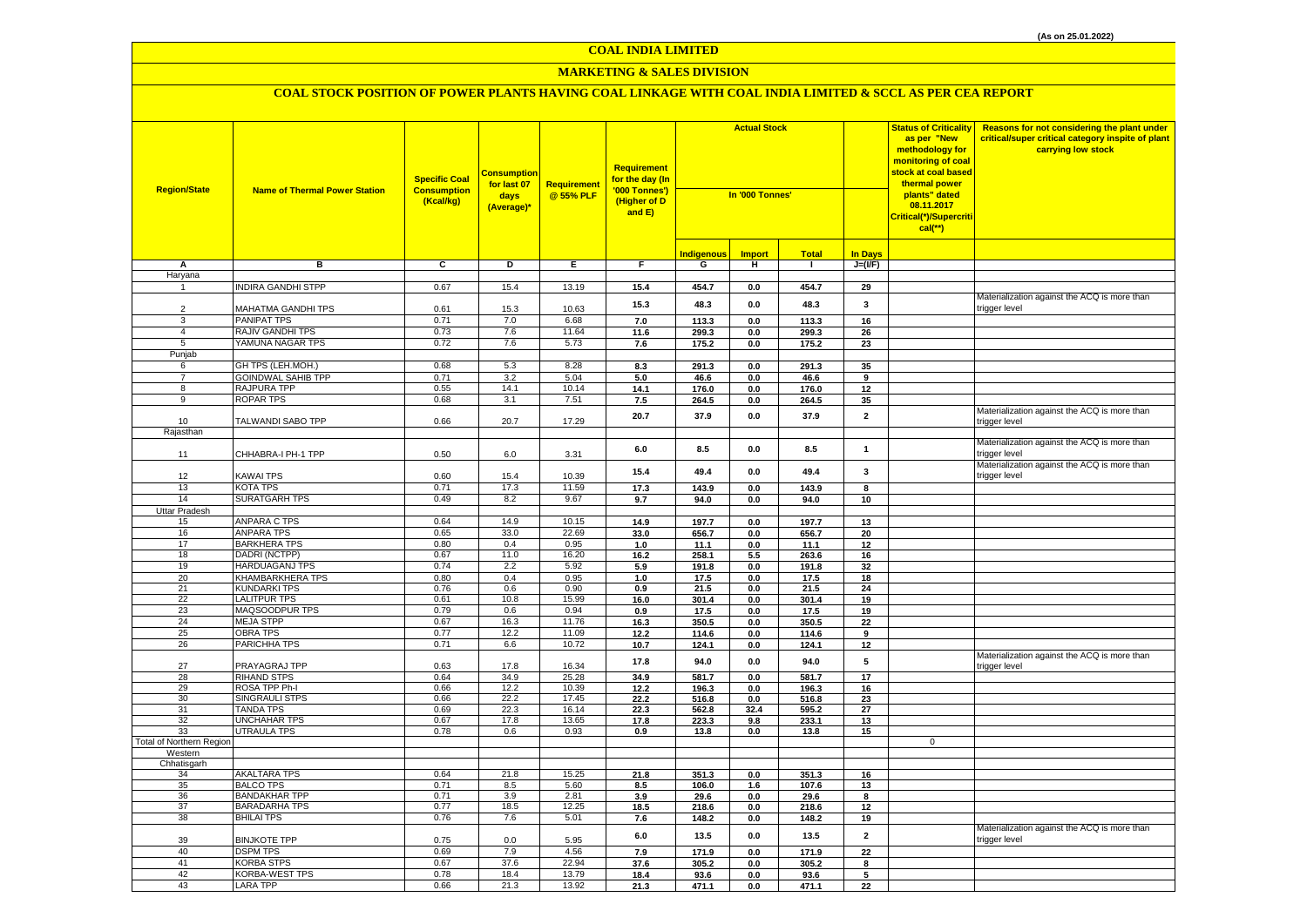### **MARKETING & SALES DIVISION**

| <b>Region/State</b>     | <b>Name of Thermal Power Station</b>    | <b>Specific Coal</b><br><b>Consumption</b><br>(Kcal/kg) | Consumptior<br>for last 07<br>days<br>(Average)* | <b>Requirement</b><br>@ 55% PLF | <b>Requirement</b><br>for the day (In<br>'000 Tonnes')<br>(Higher of D<br>and $E$ ) | <b>Actual Stock</b><br>In '000 Tonnes' |               |               |                                | <b>Status of Criticality</b><br>as per "New<br>methodology for<br>monitoring of coal<br><mark>stock at coal based</mark><br>thermal power<br>plants" dated<br>08.11.2017<br>Critical(*)/Supercriti<br>$cal$ (**) | Reasons for not considering the plant under<br>critical/super critical category inspite of plant<br>carrying low stock |
|-------------------------|-----------------------------------------|---------------------------------------------------------|--------------------------------------------------|---------------------------------|-------------------------------------------------------------------------------------|----------------------------------------|---------------|---------------|--------------------------------|------------------------------------------------------------------------------------------------------------------------------------------------------------------------------------------------------------------|------------------------------------------------------------------------------------------------------------------------|
|                         |                                         |                                                         |                                                  |                                 |                                                                                     | <b>Indigenous</b>                      | <b>Import</b> | <b>Total</b>  | In Days                        |                                                                                                                                                                                                                  |                                                                                                                        |
| A                       | в                                       | C                                                       | D                                                | Ε.                              | F.                                                                                  | G                                      | н             | $\mathbf{I}$  | $J=(I/F)$                      |                                                                                                                                                                                                                  |                                                                                                                        |
| 44                      | NAWAPARA TPP                            | 0.79                                                    | 0.0                                              | 6.28                            | 6.3                                                                                 | 23.2                                   | 0.0           | 23.2          | 4                              |                                                                                                                                                                                                                  | Materialization against the ACQ is more than<br>trigger level                                                          |
| 45                      | PATHADI TPP                             | 0.65                                                    | 9.0                                              | 5.18                            | 9.0                                                                                 | 122.3                                  | 0.0           | 122.3         | 14                             |                                                                                                                                                                                                                  |                                                                                                                        |
| 46                      | <b>SIPAT STPS</b>                       | 0.68                                                    | 31.6                                             | 26.62                           | 31.6                                                                                | 623.5                                  | 0.3           | 623.8         | 20                             |                                                                                                                                                                                                                  |                                                                                                                        |
| 47                      | <b>TAMNAR TPP</b>                       | 0.84                                                    | 26.3                                             | 26.52                           | 26.5                                                                                | 184.2                                  | 0.0           | 184.2         | $\overline{7}$                 |                                                                                                                                                                                                                  | Materialization against the ACQ is more than<br>trigger level                                                          |
| 48                      | UCHPINDA TPP                            | 0.75                                                    | 14.8                                             | 14.22                           | 14.8                                                                                | 62.3                                   | 0.0           | 62.3          | $\overline{\mathbf{4}}$        |                                                                                                                                                                                                                  | Materialization against the ACQ is more than<br>trigger level                                                          |
| Gujarat                 |                                         |                                                         |                                                  |                                 |                                                                                     |                                        |               |               |                                |                                                                                                                                                                                                                  |                                                                                                                        |
| 49                      | <b>GANDHI NAGAR TPS</b>                 | 0.69                                                    | 8.5                                              | 5.71                            | 8.5                                                                                 | 85.8                                   | 0.0           | 85.8          | 10                             |                                                                                                                                                                                                                  |                                                                                                                        |
| 50                      | SABARMATI (D-F STATIONS)                | 0.57                                                    | 4.2                                              | 2.74                            | 4.2                                                                                 | 7.7                                    | 79.6          | 87.3          | $\overline{7}$                 |                                                                                                                                                                                                                  | Materialization against the ACQ is more than<br>trigger level                                                          |
| 51                      | UKAI TPS                                | 0.67                                                    | 12.2                                             | 9.85                            | 12.2                                                                                | 75.8                                   | 0.0           | 75.8          | 6                              |                                                                                                                                                                                                                  | Materialization against the ACQ is more than<br>trigger level                                                          |
| 52                      | WANAKBORI TPS                           | 0.67                                                    | 23.5                                             | 20.22                           | 23.5                                                                                | 48.5                                   | 0.0           | 48.5          | $\overline{\mathbf{2}}$        |                                                                                                                                                                                                                  | Materialization against the ACQ is more than<br>trigger level                                                          |
| Madhya Pradesh          |                                         |                                                         |                                                  |                                 |                                                                                     |                                        |               |               |                                |                                                                                                                                                                                                                  |                                                                                                                        |
| 53                      | AMARKANTAK EXT TPS                      | 0.65                                                    | 3.1                                              | 1.80                            | 3.1                                                                                 | 14.7                                   | 0.0           | 14.7          | 5                              |                                                                                                                                                                                                                  |                                                                                                                        |
| 54                      | <b>ANUPPUR TPP</b>                      | 0.65                                                    | 15.6                                             | 10.31                           | 15.6                                                                                | 246.0                                  | 0.0           | 246.0         | 16                             |                                                                                                                                                                                                                  |                                                                                                                        |
| 55<br>56                | <b>BINA TPS</b><br><b>GADARWARA TPP</b> | 0.74<br>0.66                                            | 3.2<br>9.0                                       | 4.88<br>13.93                   | 4.9<br>13.9                                                                         | 55.3<br>300.7                          | 0.0<br>33.9   | 55.3<br>334.6 | 11<br>24                       |                                                                                                                                                                                                                  |                                                                                                                        |
| 57                      | <b>KHARGONE STPP</b>                    | 0.60                                                    | 13.5                                             | 10.45                           | 13.5                                                                                | 137.5                                  | 0.0           | 137.5         | 10                             |                                                                                                                                                                                                                  |                                                                                                                        |
| 58                      | <b>SANJAY GANDHI TPS</b>                | 0.82                                                    | 14.9                                             | 14.57                           | 14.9                                                                                | 119.6                                  | 0.0           | 119.6         | 8                              |                                                                                                                                                                                                                  | Non payment of dues                                                                                                    |
| 59                      | <b>SATPURA TPS</b>                      | 0.67                                                    | 6.5                                              | 11.79                           | 11.8                                                                                | 77.3                                   | 0.0           | 77.3          | $\overline{7}$                 |                                                                                                                                                                                                                  | Non Payment of Dues                                                                                                    |
| 60                      | <b>SEIONI TPP</b>                       | 0.64                                                    | 6.0                                              | 5.06                            | 6.0                                                                                 | 176.5                                  | 0.0           | 176.5         | 29                             |                                                                                                                                                                                                                  |                                                                                                                        |
| 61                      | SHREE SINGAJI TPP                       | 0.71                                                    | 24.5                                             | 23.50                           | 24.5                                                                                | 220.0                                  | 0.0           | 220.0         | 9                              |                                                                                                                                                                                                                  |                                                                                                                        |
| 62                      | <b>VINDHYACHAL STPS</b>                 | 0.69                                                    | 65.9                                             | 43.60                           | 65.9                                                                                | 1245.3                                 | 0.0           | 1245.3        | 19                             |                                                                                                                                                                                                                  |                                                                                                                        |
| Maharashtra             |                                         |                                                         |                                                  |                                 |                                                                                     |                                        |               |               |                                |                                                                                                                                                                                                                  |                                                                                                                        |
| 63                      | AMRAVATI TPS                            | 0.62                                                    | 16.4                                             | 11.07                           | 16.4                                                                                | 57.2                                   | 0.0           | 57.2          | 3                              |                                                                                                                                                                                                                  | Materialization against the ACQ is more than<br>trigger level                                                          |
| 64                      | <b>BHUSAWAL TPS</b>                     | 0.72                                                    | 11.3                                             | 11.44                           | 11.4                                                                                | 30.0                                   | 0.0           | 30.0          | 3                              |                                                                                                                                                                                                                  | Non payment of dues                                                                                                    |
| 65                      | <b>BUTIBORI TPP</b>                     | 0.67                                                    | 0.0                                              | 5.31                            | 5.3                                                                                 | 59.7                                   | 0.0           | 59.7          | 11                             |                                                                                                                                                                                                                  |                                                                                                                        |
| 66                      | CHANDRAPUR(MAHARASHTRA) STPS            | 0.78                                                    | 31.4                                             | 30.17                           | 31.4                                                                                | 44.4                                   | 0.0           | 44.4          | $\mathbf{1}$                   |                                                                                                                                                                                                                  | Non payment of dues                                                                                                    |
| 67                      | <b>DAHANU TPS</b>                       | 0.62                                                    | 3.4                                              | 4.09                            | 4.1                                                                                 | 7.8                                    | 0.0           | 7.8           | $\mathbf 2$                    |                                                                                                                                                                                                                  | Materialization against the ACQ is more than<br>trigger level                                                          |
| 68                      | DHARIWAL TPP                            | 0.67                                                    | 7.2                                              | 5.34                            | 7.2                                                                                 | 32.2                                   | 0.0           | 32.2          | 4                              |                                                                                                                                                                                                                  | Materialization against the ACQ is more than<br>trigger level                                                          |
| 69                      | <b>GMR WARORA TPS</b>                   | 0.67                                                    | 8.4                                              | 5.29                            | 8.4                                                                                 | 1.8                                    | 0.0           | 1.8           | $\pmb{0}$                      |                                                                                                                                                                                                                  | Materialization against the ACQ is more than<br>trigger level                                                          |
| 70                      | KHAPARKHEDA TPS                         | 0.89                                                    | 14.6                                             | 15.72                           | 15.7                                                                                | 273.6                                  | 0.0           | 273.6         | 17                             |                                                                                                                                                                                                                  |                                                                                                                        |
| 71                      | <b>KORADI TPS</b>                       | 0.76                                                    | 29.6                                             | 22.08                           | 29.6                                                                                | 172.4                                  | 0.0           | 172.4         | 6                              |                                                                                                                                                                                                                  | Non payment of dues                                                                                                    |
| 72                      | MAUDA TPS                               | 0.70                                                    | 25.8                                             | 21.29                           | 25.8                                                                                | 583.6                                  | 5.4           | 588.9         | 23                             |                                                                                                                                                                                                                  |                                                                                                                        |
| 73<br>74                | <b>NASIK TPS</b><br>PARAS TPS           | 0.81<br>0.74                                            | 5.0<br>6.2                                       | 6.72<br>4.90                    | 6.7                                                                                 | 9.2                                    | 0.0           | 9.2           | $\mathbf{1}$                   |                                                                                                                                                                                                                  | Non payment of dues<br>Non payment of dues                                                                             |
| 75                      | <b>PARLITPS</b>                         | 0.67                                                    | 8.1                                              | 6.65                            | 6.2<br>8.1                                                                          | 13.1<br>20.1                           | 0.0<br>0.0    | 13.1<br>20.1  | $\mathbf{2}$<br>$\overline{2}$ |                                                                                                                                                                                                                  | Non payment of dues                                                                                                    |
| 76                      | <b>SOLAPUR STPS</b>                     | 0.56                                                    | 5.5                                              | 9.73                            | 9.7                                                                                 | 167.3                                  | 17.0          | 184.3         | 19                             |                                                                                                                                                                                                                  |                                                                                                                        |
| 77                      | <b>TIRORA TPS</b>                       | 0.66                                                    | 45.1                                             | 28.73                           | 45.1                                                                                | 265.2                                  | 0.0           | 265.2         | 6                              |                                                                                                                                                                                                                  |                                                                                                                        |
| 78                      | WARDHA WARORA TPP                       | 0.66                                                    | 5.1                                              | 4.71                            | 5.1                                                                                 | 82.5                                   | 0.0           | 82.5          | 16                             |                                                                                                                                                                                                                  |                                                                                                                        |
| Total of Western Region |                                         |                                                         |                                                  |                                 |                                                                                     |                                        |               |               |                                | $\mathbf 0$                                                                                                                                                                                                      |                                                                                                                        |
| Southern                |                                         |                                                         |                                                  |                                 |                                                                                     |                                        |               |               |                                |                                                                                                                                                                                                                  |                                                                                                                        |
| Andhra Pradesh          |                                         |                                                         |                                                  |                                 |                                                                                     |                                        |               |               |                                |                                                                                                                                                                                                                  |                                                                                                                        |
| 79                      | DAMODARAM SANJEEVAIAH TPS               | 0.66                                                    | 14.9                                             | 13.85                           | 14.9                                                                                | 52.4                                   | 0.0           | 52.4          | $\overline{\mathbf{4}}$        |                                                                                                                                                                                                                  | Materialization against the ACQ is more than<br>trigger level                                                          |
| 80                      | Dr. N.TATA RAO TPS                      | 0.77                                                    | 24.8                                             | 17.90                           | 24.8                                                                                | 168.3                                  | 0.0           | 168.3         | $\overline{7}$                 |                                                                                                                                                                                                                  |                                                                                                                        |
| 81                      | PAINAMPURAM TPP                         | 0.59                                                    | 17.0                                             | 10.21                           | 17.0                                                                                | 95.9                                   | 108.1         | 204.0         | 12                             |                                                                                                                                                                                                                  |                                                                                                                        |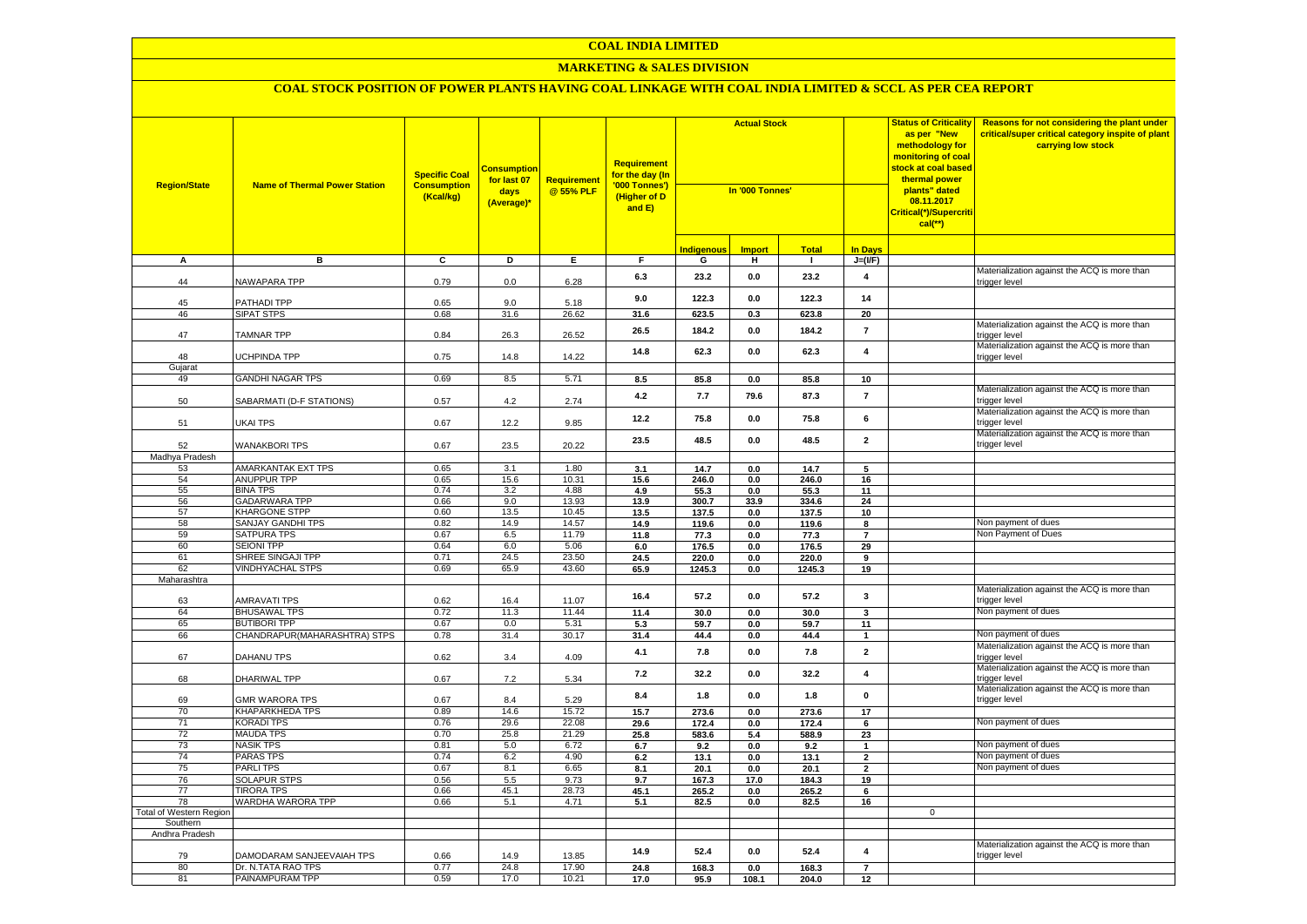### **MARKETING & SALES DIVISION**

| <b>Region/State</b>             | <b>Name of Thermal Power Station</b>               | <b>Specific Coal</b><br><b>Consumption</b><br>(Kcal/kg) | <b>Consumption</b><br>for last 07<br>days<br>(Average)* | Requirement<br>@55% PLF | Requirement<br>for the day (In<br>'000 Tonnes')<br>(Higher of D<br>and $E$ ) | <b>Actual Stock</b><br>In '000 Tonnes' |               |                |                         | <b>Status of Criticality</b><br>as per "New<br>methodology for<br>monitoring of coal<br><mark>stock at coal based</mark><br>thermal power<br>plants" dated<br>08.11.2017<br>Critical(*)/Supercriti<br>$cal$ <sup>**</sup> ) | Reasons for not considering the plant under<br>critical/super critical category inspite of plant<br>carrying low stock |
|---------------------------------|----------------------------------------------------|---------------------------------------------------------|---------------------------------------------------------|-------------------------|------------------------------------------------------------------------------|----------------------------------------|---------------|----------------|-------------------------|-----------------------------------------------------------------------------------------------------------------------------------------------------------------------------------------------------------------------------|------------------------------------------------------------------------------------------------------------------------|
|                                 |                                                    |                                                         |                                                         |                         |                                                                              | <b>Indigenous</b>                      | <b>Import</b> | <b>Total</b>   | <b>In Days</b>          |                                                                                                                                                                                                                             |                                                                                                                        |
| А                               | в                                                  | $\overline{c}$                                          | D                                                       | E                       | F                                                                            | G                                      | Ŧ             | $\mathbf{L}$   | $J=(I/F)$               |                                                                                                                                                                                                                             |                                                                                                                        |
|                                 |                                                    |                                                         |                                                         |                         | 16.6                                                                         | 60.4                                   | 0.0           | 60.4           | $\pmb{4}$               |                                                                                                                                                                                                                             | Materialization against the ACQ is more than                                                                           |
| 82                              | RAYALASEEMA TPS                                    | 0.76                                                    | 14.1                                                    | 16.60                   |                                                                              |                                        |               |                |                         |                                                                                                                                                                                                                             | rigger level                                                                                                           |
| 83                              | <b>SIMHADRI</b>                                    | 0.78                                                    | 27.6                                                    | 20.54                   | 27.6                                                                         | 269.8                                  | 0.0           | 269.8          | 10                      |                                                                                                                                                                                                                             |                                                                                                                        |
| 84<br>85                        | <b>SGPL TPP</b><br><b>VIZAG TPP</b>                | 0.53<br>0.67                                            | 10.2<br>0.0                                             | 9.26<br>9.20            | 10.2<br>9.2                                                                  | 38.1<br>152.3                          | 108.3<br>0.0  | 146.4<br>152.3 | 14<br>17                |                                                                                                                                                                                                                             |                                                                                                                        |
| Karnataka                       |                                                    |                                                         |                                                         |                         |                                                                              |                                        |               |                |                         |                                                                                                                                                                                                                             |                                                                                                                        |
|                                 |                                                    |                                                         |                                                         |                         |                                                                              |                                        |               |                |                         |                                                                                                                                                                                                                             | Materialization against the ACQ is more than                                                                           |
| 86                              | <b>BELLARY TPS</b>                                 | 0.63                                                    | $7.0$                                                   | 14.23                   | 14.2                                                                         | 11.6                                   | $0.0\,$       | 11.6           | $\mathbf{1}$            |                                                                                                                                                                                                                             | rigger level                                                                                                           |
| 87                              | KUDGI STPP                                         | 0.63                                                    | 14.8                                                    | 19.90                   | 19.9                                                                         | 147.7                                  | 1.5           | 149.2          | $\overline{7}$          |                                                                                                                                                                                                                             | Materialization against the ACQ is more than<br>trigger level                                                          |
| 88                              | <b>RAICHUR TPS</b>                                 | 0.66                                                    | 21.0                                                    | 14.98                   | 21.0                                                                         | 105.7                                  | 0.0           | 105.7          | 5                       |                                                                                                                                                                                                                             | Materialization against the ACQ is more than<br>trigger level                                                          |
|                                 |                                                    |                                                         |                                                         |                         | 13.1                                                                         | 43.6                                   | 0.0           | 43.6           | 3                       |                                                                                                                                                                                                                             | Materialization against the ACQ is more than                                                                           |
| 89                              | YERMARUS TPP                                       | 0.62                                                    | 11.6                                                    | 13.09                   |                                                                              |                                        |               |                |                         |                                                                                                                                                                                                                             | trigger level                                                                                                          |
| <b>Tamil Nadu</b>               |                                                    |                                                         |                                                         |                         |                                                                              |                                        |               |                |                         |                                                                                                                                                                                                                             |                                                                                                                        |
|                                 | <b>METTUR TPS</b>                                  | 0.81                                                    |                                                         | 8.98                    | 14.7                                                                         | 41.2                                   | 0.0           | 41.2           | $\mathbf{3}$            |                                                                                                                                                                                                                             | Materialization against the ACQ is more than<br>trigger level                                                          |
| 90<br>91                        | <b>METTUR TPS - II</b>                             | 0.78                                                    | 14.7<br>6.2                                             | 6.16                    | 6.2                                                                          | 63.2                                   | 0.0           | 63.2           | 10                      |                                                                                                                                                                                                                             |                                                                                                                        |
| 92                              | <b>NORTH CHENNAI TPS</b>                           | 0.82                                                    | 22.0                                                    | 19.78                   | 22.0                                                                         | 190.5                                  | 0.0           | 190.5          | 9                       |                                                                                                                                                                                                                             |                                                                                                                        |
| 93                              | <b>TUTICORIN TPS</b>                               | 0.96                                                    | 12.2                                                    | 13.31                   | 13.3                                                                         | 201.9                                  | 0.0           | 201.9          | 15                      |                                                                                                                                                                                                                             |                                                                                                                        |
| 94                              | <b>VALLUR TPP</b>                                  | 0.72                                                    | 14.9                                                    | 14.26                   | 14.9                                                                         | 130.6                                  | 0.0           | 130.6          | 9                       |                                                                                                                                                                                                                             |                                                                                                                        |
| Telangana                       |                                                    |                                                         |                                                         |                         |                                                                              |                                        |               |                |                         |                                                                                                                                                                                                                             |                                                                                                                        |
| 95                              | <b>BHADRADRI TPP</b>                               | 0.69                                                    | 11.7                                                    | 7.37                    | 11.7                                                                         | 87.9                                   | 0.0           | 87.9           | $\overline{7}$          |                                                                                                                                                                                                                             |                                                                                                                        |
| 96                              | <b>KAKATIYA TPS</b>                                | 0.57                                                    | 12.8                                                    | 8.33                    | 12.8                                                                         | 240.0                                  | 0.0           | 240.0          | 19                      |                                                                                                                                                                                                                             |                                                                                                                        |
| 97                              | <b>KOTHAGUDEM TPS (NEW)</b>                        | 0.64                                                    | 8.2                                                     | 8.46                    | 8.5                                                                          | 126.8                                  | 0.0           | 126.8          | 15                      |                                                                                                                                                                                                                             |                                                                                                                        |
| 98<br>99                        | KOTHAGUDEM TPS (STAGE-7)<br><b>RAMAGUNDEM STPS</b> | 0.50<br>0.62                                            | 3.3<br>29.7                                             | 5.23<br>21.33           | 5.2<br>29.7                                                                  | 170.8<br>442.4                         | 0.0           | 170.8<br>442.4 | 33<br>15                |                                                                                                                                                                                                                             |                                                                                                                        |
| 100                             | <b>RAMAGUNDEM-B TPS</b>                            | 0.77                                                    | 0.8                                                     | 0.64                    | 0.8                                                                          | 13.2                                   | 0.0<br>0.0    | 13.2           | 17                      |                                                                                                                                                                                                                             |                                                                                                                        |
| 101                             | <b>SINGARENI TPP</b>                               | 0.58                                                    | 14.4                                                    | 9.12                    | 14.4                                                                         | 124.2                                  | 0.0           | 124.2          | 9                       |                                                                                                                                                                                                                             |                                                                                                                        |
| <b>Total of Southern Region</b> |                                                    |                                                         |                                                         |                         |                                                                              |                                        |               |                |                         | $\overline{0}$                                                                                                                                                                                                              |                                                                                                                        |
| Eastern                         |                                                    |                                                         |                                                         |                         |                                                                              |                                        |               |                |                         |                                                                                                                                                                                                                             |                                                                                                                        |
| Bihar                           |                                                    |                                                         |                                                         |                         |                                                                              |                                        |               |                |                         |                                                                                                                                                                                                                             |                                                                                                                        |
| 102                             | <b>BARAUNI TPS</b>                                 | 0.63                                                    | 5.6                                                     | 5.90                    | 5.9                                                                          | 71.2                                   | 0.0           | 71.2           | 12                      |                                                                                                                                                                                                                             |                                                                                                                        |
| 103<br>104                      | <b>BARHI</b><br><b>BARH II</b>                     | 0.67<br>0.67                                            | 7.1<br>14.1                                             | 5.84<br>11.67           | 7.1<br>14.1                                                                  | 100.4<br>200.9                         | 0.0           | 100.4          | 14<br>14                |                                                                                                                                                                                                                             |                                                                                                                        |
|                                 |                                                    |                                                         |                                                         |                         |                                                                              |                                        | 0.0           | 200.9          |                         |                                                                                                                                                                                                                             | Materialization against the ACQ is more than                                                                           |
| 105                             | KAHALGAON TPS                                      | 0.80                                                    | 32.4                                                    | 24.62                   | 32.4                                                                         | 117.1                                  | 0.0           | 117.1          | $\overline{\mathbf{4}}$ |                                                                                                                                                                                                                             | trigger level                                                                                                          |
|                                 |                                                    | 0.77                                                    |                                                         |                         | 6.2                                                                          | 43.1                                   | 0.0           | 43.1           | $\overline{7}$          |                                                                                                                                                                                                                             | Materialization against the ACQ is more than                                                                           |
| 106<br>107                      | <b>MUZAFFARPUR TPS</b><br><b>NABINAGAR STPP</b>    | 0.58                                                    | 5.4<br>9.8                                              | 6.18<br>10.14           | 10.1                                                                         | 362.4                                  | $0.0\,$       | 362.4          | 36                      |                                                                                                                                                                                                                             | rigger level                                                                                                           |
|                                 |                                                    |                                                         |                                                         |                         |                                                                              |                                        |               |                |                         |                                                                                                                                                                                                                             | Materialization against the ACQ is more than                                                                           |
| 108                             | NABINAGAR TPP                                      | 0.69                                                    | 12.9                                                    | 9.06                    | 12.9                                                                         | 65.1                                   | 0.0           | 65.1           | 5                       |                                                                                                                                                                                                                             | rigger level                                                                                                           |
| Jharkhand                       |                                                    |                                                         |                                                         |                         |                                                                              |                                        |               |                |                         |                                                                                                                                                                                                                             |                                                                                                                        |
| 109                             | BOKARO TPS `A` EXP                                 | 0.57                                                    | 5.8                                                     | 3.78                    | 5.8                                                                          | 112.2                                  | 0.0           | 112.2          | 19                      |                                                                                                                                                                                                                             |                                                                                                                        |
| 110                             | CHANDRAPURA(DVC) TPS                               | 0.61                                                    | 7.1                                                     | 4.06                    | 7.1                                                                          | 81.6                                   | 0.0           | 81.6           | 11                      |                                                                                                                                                                                                                             |                                                                                                                        |
| 111                             | <b>JOJOBERA TPS</b>                                | 0.69                                                    | 3.0                                                     | 2.18                    | 3.0                                                                          | 79.9                                   | 0.0           | 79.9           | 27                      |                                                                                                                                                                                                                             |                                                                                                                        |
| 112                             | KODARMA TPP                                        | 0.62                                                    | 13.2                                                    | 8.23                    | 13.2                                                                         | 110.3                                  | 0.0           | 110.3          | 8                       |                                                                                                                                                                                                                             | Materialization against the ACQ is more than                                                                           |
| 113                             | MAHADEV PRASAD STPP                                | 0.70                                                    | 7.4                                                     | 5.01                    | 7.4                                                                          | 1.9                                    | 0.0           | 1.9            | $\pmb{0}$               |                                                                                                                                                                                                                             | rigger level                                                                                                           |
| 114                             | <b>MAITHON RB TPP</b>                              | 0.64                                                    | 12.2                                                    | 8.89                    | 12.2                                                                         | 207.5                                  | 0.0           | 207.5          | 17                      |                                                                                                                                                                                                                             |                                                                                                                        |
| 115                             | <b>TENUGHAT TPS</b>                                | 0.75                                                    | 5.3                                                     | 4.16                    | 5.3                                                                          | 30.3                                   | 0.0           | 30.3           | 6                       |                                                                                                                                                                                                                             | Non payment of dues                                                                                                    |
| Odisha                          |                                                    |                                                         |                                                         |                         |                                                                              |                                        |               |                |                         |                                                                                                                                                                                                                             |                                                                                                                        |
| 116<br>117                      | <b>DARLIPALI STPS</b><br><b>DERANG TPP</b>         | 0.71<br>0.70                                            | 27.3<br>19.6                                            | 14.95<br>11.10          | 27.3                                                                         | 401.5                                  | 0.0           | 401.5          | 15                      |                                                                                                                                                                                                                             |                                                                                                                        |
| 118                             | <b>IB VALLEY TPS</b>                               | 0.83                                                    | 20.8                                                    | 19.16                   | 19.6<br>20.8                                                                 | 852.7<br>399.5                         | 0.0<br>0.0    | 852.7<br>399.5 | 43<br>19                |                                                                                                                                                                                                                             |                                                                                                                        |
|                                 |                                                    |                                                         |                                                         |                         |                                                                              |                                        |               |                |                         |                                                                                                                                                                                                                             | Materialization against the ACQ is more than                                                                           |
| 119                             | <b>KAMALANGA TPS</b>                               | 0.72                                                    | 17.0                                                    | 10.02                   | 17.0                                                                         | 46.6                                   | 0.0           | 46.6           | 3                       |                                                                                                                                                                                                                             | trigger level                                                                                                          |